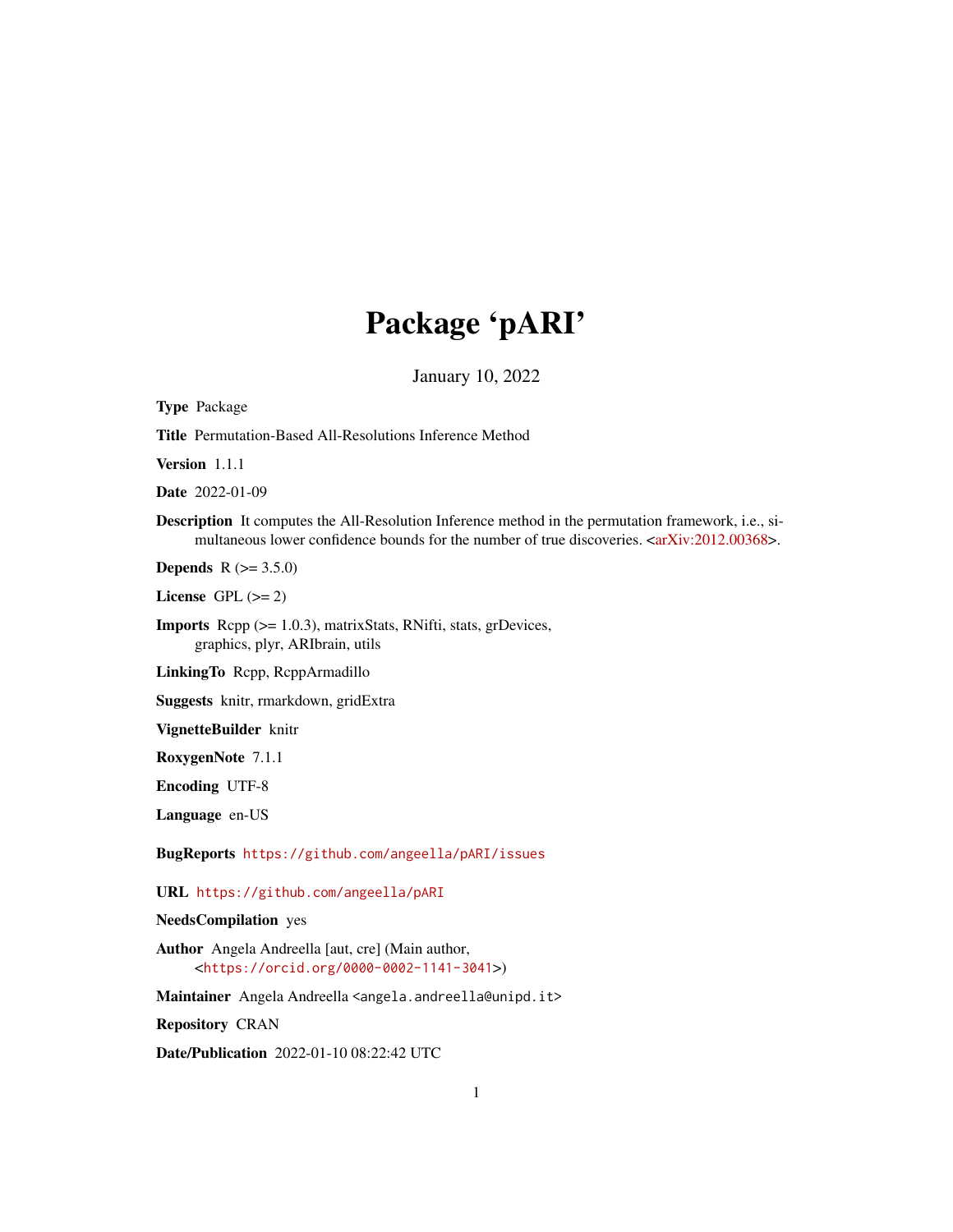# <span id="page-1-0"></span>R topics documented:

| Index | 15 |
|-------|----|

<span id="page-1-1"></span>criticalVector *Critical vector*

# Description

Compute critical vector curve.

# Usage

```
criticalVector(pvalues, family, alpha = 0.05, lambda, delta = 0, m = NULL)
```
# Arguments

| pvalues | matrix of pvalues with dimensions $m \times B$ used instead of the data matrix X.<br>Default to @NULL.                                            |
|---------|---------------------------------------------------------------------------------------------------------------------------------------------------|
| family  | string character. Choose a family of confidence envelopes to compute the critical<br>vector. from "simes", "aorc", "beta" and "higher.criticism". |
| alpha   | numeric value in $[0,1]$ . It expresses the alpha level to control the family-wise<br>error rate. Default 0.05.                                   |
| lambda  | numeric value. $\lambda$ value computed by lambda0pt.                                                                                             |
| delta   | numeric value. It expresses the delta value, please see the references. Default to<br>$\theta$ .                                                  |
| m       | numeric value. Number of hypothesis. Default @NULL.                                                                                               |

#### Value

numeric vector. Critical vector curve with length m.

# Author(s)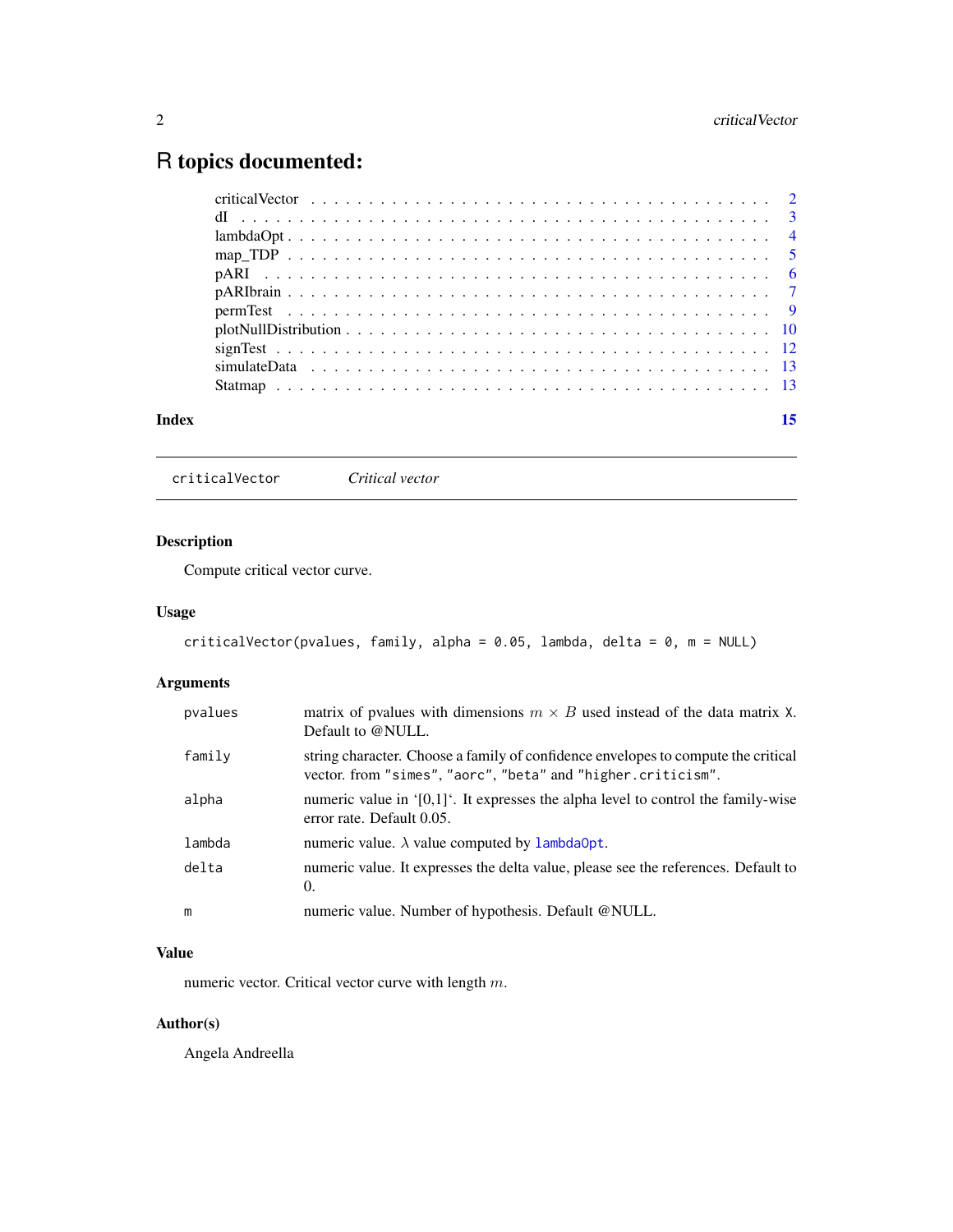#### <span id="page-2-0"></span> $dI$  3

# Examples

```
db <- simulateData(pi0 = 0.8, m = 100, n = 20, rho = 0)
out <- signTest(X = db)
pv <- cbind(out$pv, out$pv_H0)
cv \le criticalVector(pvalues = pv, family = "simes", lambda = 0.05)
plot(sort(pv[,1]), type = "1")lines(cv)
```
#### dI *Lower bound for the number of true discoveries*

# Description

Calculates (1-alpha) lower confidence bounds for the set-wise of false null hypotheses.

# Usage

dI(ix, cv, pvalues, iterative, approx, ncomb, ...)

# Arguments

| ix         | numeric vector. It refers to the set-wise hypotheses considered.                                                                                               |
|------------|----------------------------------------------------------------------------------------------------------------------------------------------------------------|
| <b>CV</b>  | numeric vector. It refers to the critical vector computed by critical vector.                                                                                  |
| pvalues    | matrix of pvalues with dimensions $m \times B$ .                                                                                                               |
| iterative  | Boolean value. If iterative = TRUE, the iterative method for improvement of<br>confidence envelopes is applied. Default @FALSE.                                |
| approx     | Boolean value. Default @TRUE. If you are treating high dimensional data,<br>we suggest to put approx = TRUE to speed up the computation time. Default<br>@TRUE |
| ncomb      | Numeric value. If approx = TRUE, you must decide how many random subcol-<br>lections (level of approximation) considered. Default 100.                         |
| $\ddots$ . | further arguments for the iterative approach, i.e., iterative = TRUE.                                                                                          |

# Value

numeric value: the lower confidence bound for the number of true discoveries concerning the cluster ix specified.

#### Author(s)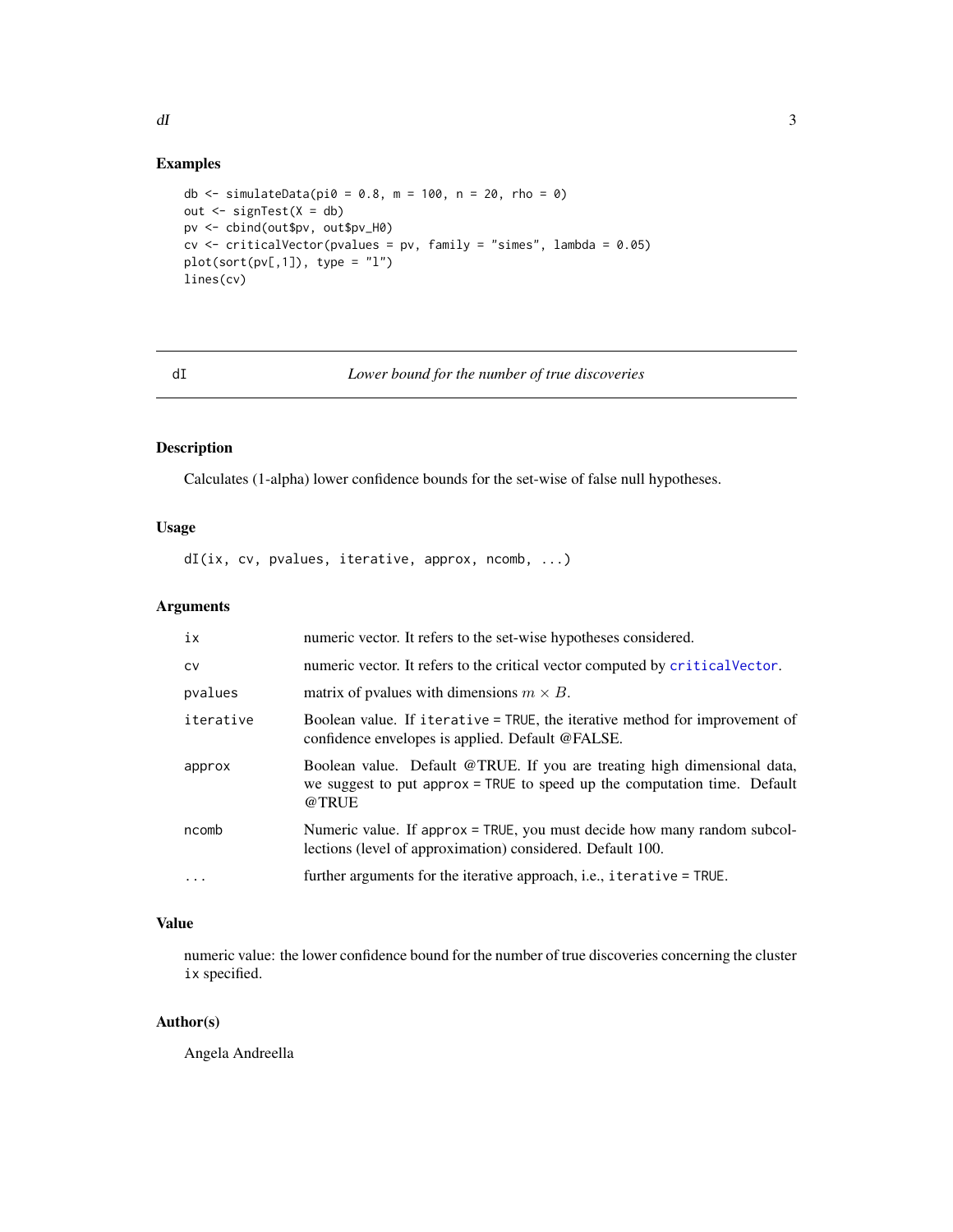# Examples

```
db <- simulateData(pi0 = 0.7, m = 100, n = 20, rho = 0)
out <- signTest(X = db)
pv <- cbind(out$pv, out$pv_H0)
cv \le criticalVector(pvalues = pv, family = "simes", lambda = 0.1, alpha = 0.1)
dI(ix = c(1:100), cv = cv, pvalues = pv)
```
<span id="page-3-1"></span>lambdaOpt *Lambda calibration*

# Description

lambdaOpt computes the optimal lambda calibration parameter used in the critical vector.

#### Usage

```
lambdaOpt(pvalues, family, alpha = 0.05, delta = 0, step.down = FALSE,
max.step = 10, m = NULL
```
#### Arguments

| pvalues   | matrix of pvalues with dimensions $m \times B$ used instead of the data matrix X.<br>Default to @NULL.                                           |
|-----------|--------------------------------------------------------------------------------------------------------------------------------------------------|
| family    | string character. Choose a family of confidence envelopes to compute the critical<br>vector from "simes", "aorc", "beta" and "higher.criticism". |
| alpha     | numeric value in ' $[0,1]$ '. It expresses the alpha level to control the family-wise<br>error rate. Default 0.05.                               |
| delta     | numeric value. It expresses the delta value, please see the references. Default to<br>0.                                                         |
| step.down | Boolean value. Default @FALSE If you want to compute the lambda calibration<br>parameter using the step-down approach put TRUE.                  |
| max.step  | Numeric value. Default to 10. Maximum number of steps for the step down<br>approach, so useful when step.down = TRUE.                            |
| m         | numeric value. Number of hypothesis. Default @NULL.                                                                                              |

#### Value

numeric value. It expresses the lambda parameter estimate, please see package references.

#### Author(s)

<span id="page-3-0"></span>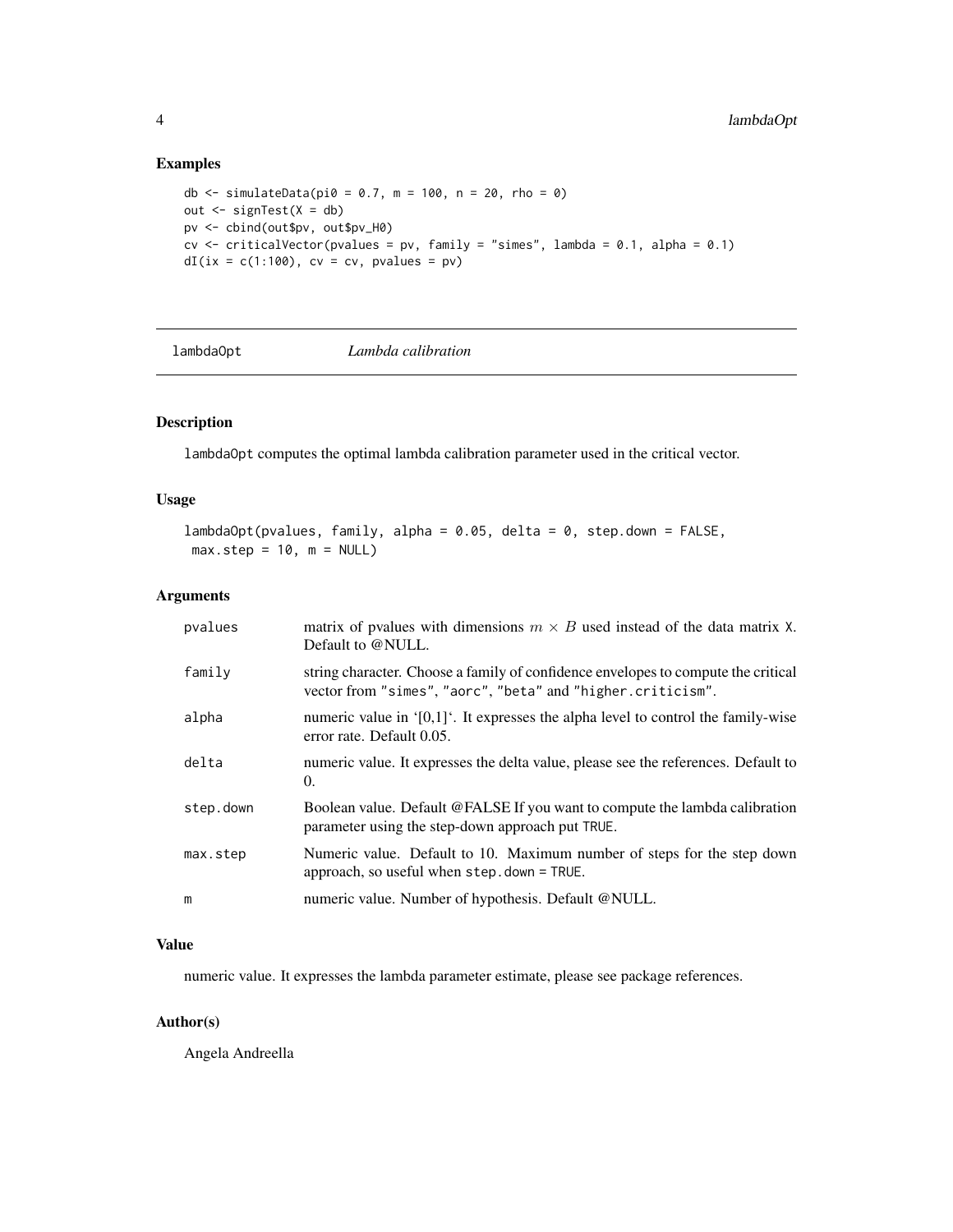# <span id="page-4-0"></span>map\_TDP 5

# Examples

```
db <- simulateData(pi\theta = 0.8, m = 100, n = 20, rho = 0)
out <- signTest(X = db)
pv <- cbind(out$pv, out$pv_H0)
cv \leq - lambdaOpt(pvalues = pv, family = "simes", alpha = 0.05)
```
#### map\_TDP *True Discovery Proportion brain map*

# Description

Performs the True Discovery Proportion brain map.

# Usage

map\_TDP(ARIout,path,name,mask)

# Arguments

| ARIout | output object by pARIbrain.                                                                                                                                                                                                            |
|--------|----------------------------------------------------------------------------------------------------------------------------------------------------------------------------------------------------------------------------------------|
| path   | character string. Path to save the NIfTI file. The path does not must end with /.                                                                                                                                                      |
| name   | character string. The name of the map NIfTI file that will be used.                                                                                                                                                                    |
| mask   | NIfTI file or character string. 3D array of logical values (i.e. TRUE/FALSE<br>in/out of the brain). Alternatively it may be a (character) NIfTI file name. If<br>mask=NULL, it is assumed that non of the voxels have to be excluded. |

### Value

The function wrote directly in the path specified the true discovery proportion NIfTI map with name specified in name.

# Author(s)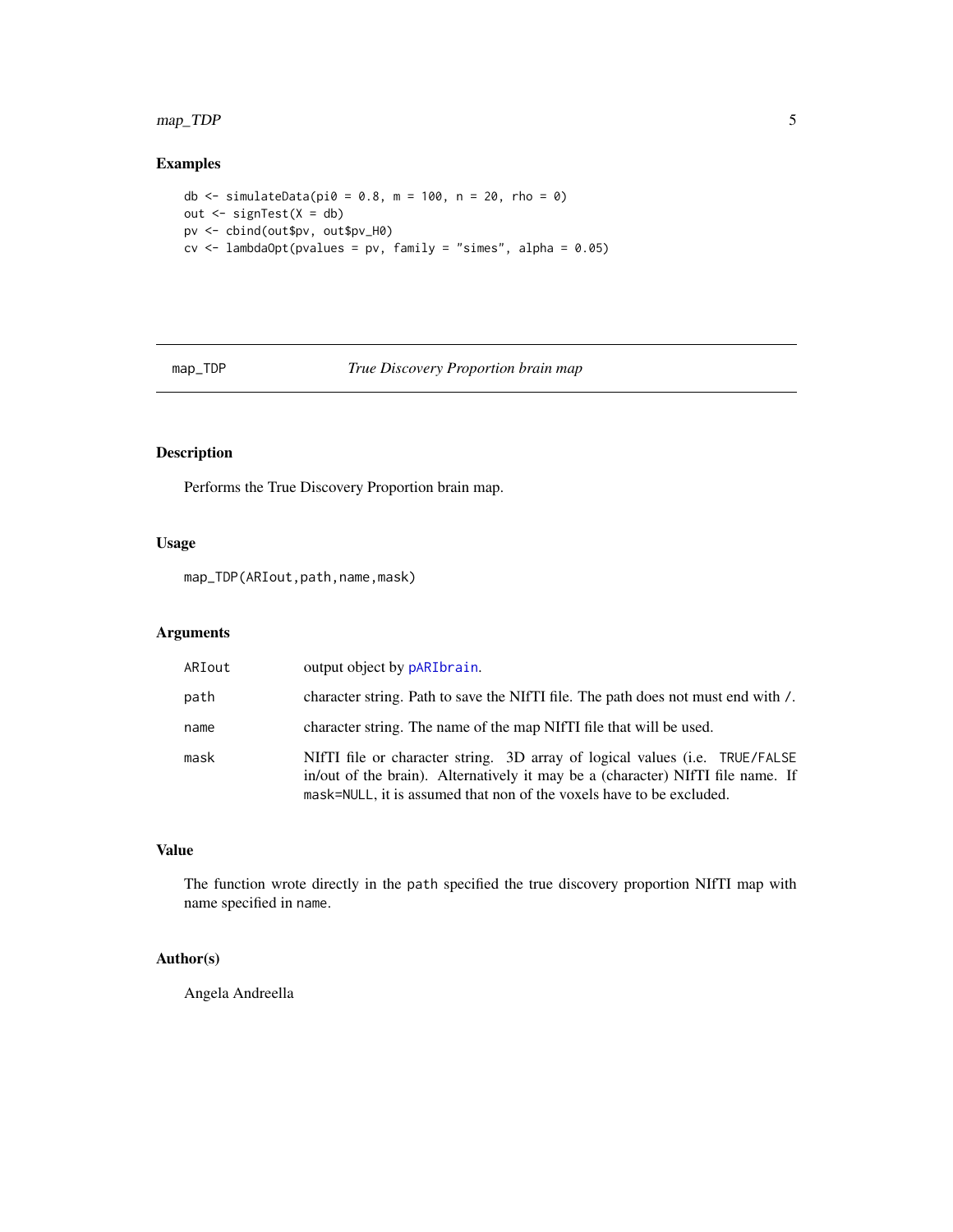# <span id="page-5-0"></span>Description

The main function for All-Resolutions Inference (ARI) method based on critical vectors constructed using the p-values permutation distribution. The function computes simultaneous lower bounds for the number of true discoveries for each set of hypotheses specified in ix controlling family-wise error rate.

#### Usage

pARI(X= NULL, ix, alpha = 0.05, family = "simes", delta = 0, B = 1000, pvalues = NULL, test.type = "one\_sample", complete = FALSE, clusters = FALSE, iterative = FALSE,  $approx = TRUE$ ,  $ncomb = 100$ ,  $step.down = FALSE$ ,  $max.setep = 10$ , ...)

# Arguments

| X         | data matrix where rows represent the $m$ variables and columns the $n$ observa-<br>tions.                                                                                                                                                                                                                                                                     |
|-----------|---------------------------------------------------------------------------------------------------------------------------------------------------------------------------------------------------------------------------------------------------------------------------------------------------------------------------------------------------------------|
| iх        | numeric vector which expresses the set of hypotheses of interest. It can be a<br>vector with length equals $m$ indicating the corresponding cluster for each vari-<br>able, (in this case, you must put clusters = TRUE), or a vector containing the<br>position indices of the variables of interest if only one set/cluster of hypotheses<br>is considered. |
| alpha     | numeric value in $[0,1]$ . It expresses the alpha level to control the family-wise<br>error rate.                                                                                                                                                                                                                                                             |
| family    | string character. Choose a family of confidence envelopes to compute the critical<br>vector from "simes", "aorc", "beta" and "higher.criticism".#' @param<br>alpha alpha level.                                                                                                                                                                               |
| delta     | numeric value. It expresses the delta value, please see the references. Default to<br>$\Omega$ .                                                                                                                                                                                                                                                              |
| B         | numeric value. Number of permutations, default to 1000.                                                                                                                                                                                                                                                                                                       |
| pvalues   | matrix of pvalues with dimensions $m \times B$ used instead of the data matrix X.<br>Default to @NULL.                                                                                                                                                                                                                                                        |
| test.type | character string. Choose a type of tests among "one_sample", i.e., one-sample<br>t-test, or "two_samples", i.e., two-samples t-tests. Default "one_sample".                                                                                                                                                                                                   |
| complete  | Boolean value. If TRUE the sets of critical vectors and the raw pvalues are re-<br>turned. Default @FALSE.                                                                                                                                                                                                                                                    |
| clusters  | Boolean value. If ix indicates many clusters/sets must be TRUE. Default @FALSE.                                                                                                                                                                                                                                                                               |
| iterative | Boolean value. If iterative = TRUE, the iterative method for improvement of<br>confidence envelopes is applied. Default @FALSE.                                                                                                                                                                                                                               |
| approx    | Boolean value. Default @TRUE. If you are treating high dimensional data, we<br>suggest to put approx = TRUE to speed up the computation time.                                                                                                                                                                                                                 |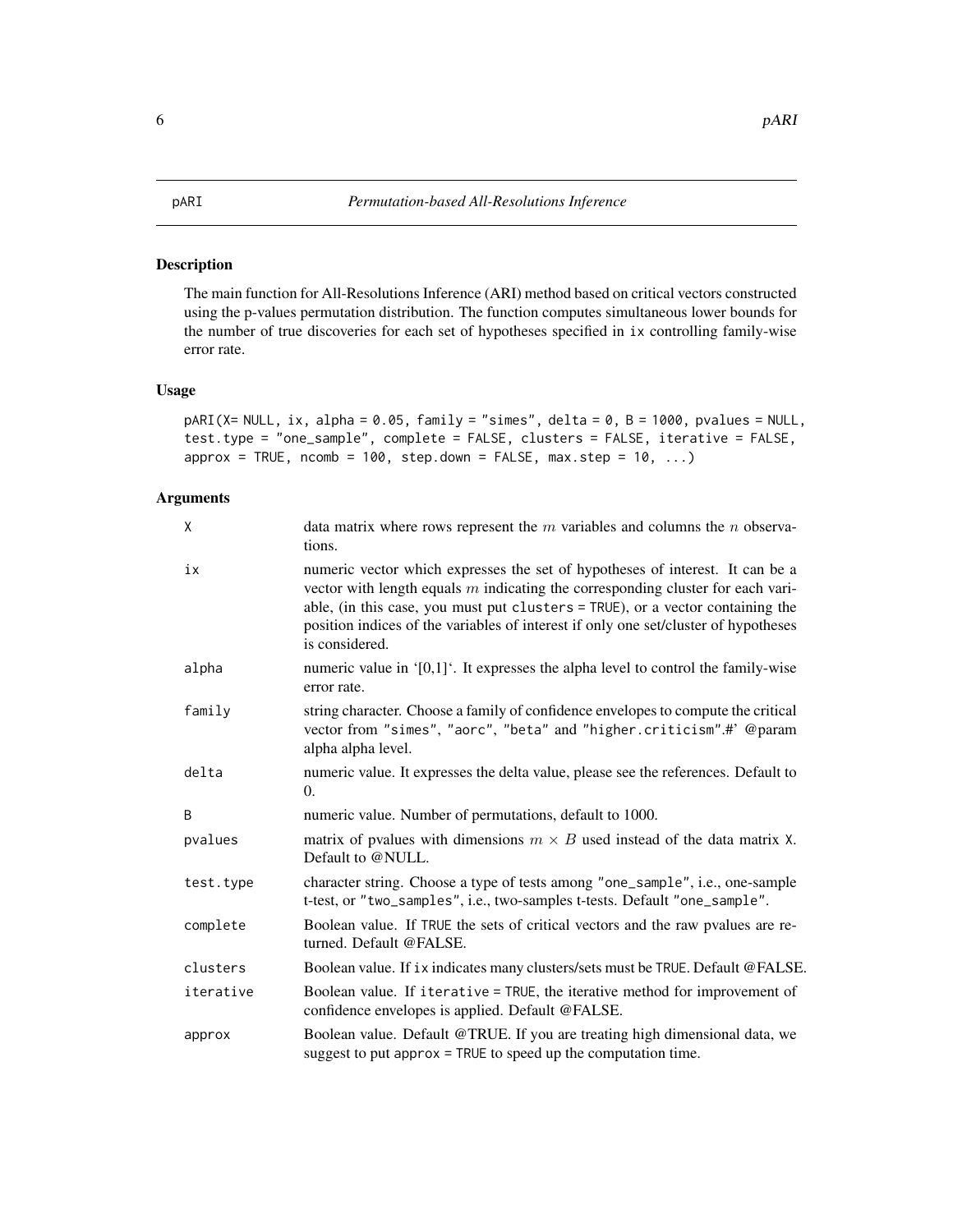#### <span id="page-6-0"></span>pARIbrain 7

| ncomb     | Numeric value. If approx = TRUE, you must decide how many random subcol-<br>lections (level of approximation) considered.       |
|-----------|---------------------------------------------------------------------------------------------------------------------------------|
| step.down | Boolean value. Default @FALSE If you want to compute the lambda calibration<br>parameter using the step-down approach put TRUE. |
| max.step  | Numeric value. Default to 10. Maximum number of steps for the step down<br>approach, so useful when $step$ . down = TRUE.       |
| $\cdots$  | Futher parameters.                                                                                                              |

# Value

by default returns a list with the following objects: discoveries: lower bound for the number of true discoveries in the set selected, ix: selected variables. If complete = TRUE the raw pvalues and cv critical vector are returned.

#### Author(s)

Angela Andreella

# References

For the general framework of All-Resolutions Inference see:

Goeman, Jelle J., and Aldo Solari. "Multiple testing for exploratory research." Statistical Science 26.4 (2011): 584-597.

For permutation-based All-Resolutions Inference see:

Andreella, Angela, et al. "Permutation-based true discovery proportions for fMRI cluster analysis." arXiv preprint arXiv:2012.00368 (2020).

# See Also

The type of tests implemented: [signTest](#page-11-1) [permTest](#page-8-1).

#### Examples

```
datas <- simulateData(pi0 = 0.8, m = 1000, n = 30, power = 0.9, rho = 0, seed = 123)
out \leq pARI(X = datas, ix = c(1:200), test.type = "one_sample")
out
```
<span id="page-6-1"></span>pARIbrain *Permutation-based All-Resolutions Inference for brain imaging.*

#### Description

The main function for brain imaging All-Resolutions Inference (ARI) method based on critical vectors constructed using the p-values permutation distribution. The function computes simultaneous lower bounds for the number of true discoveries for each set of hypotheses specified in ix controlling family-wise error rate.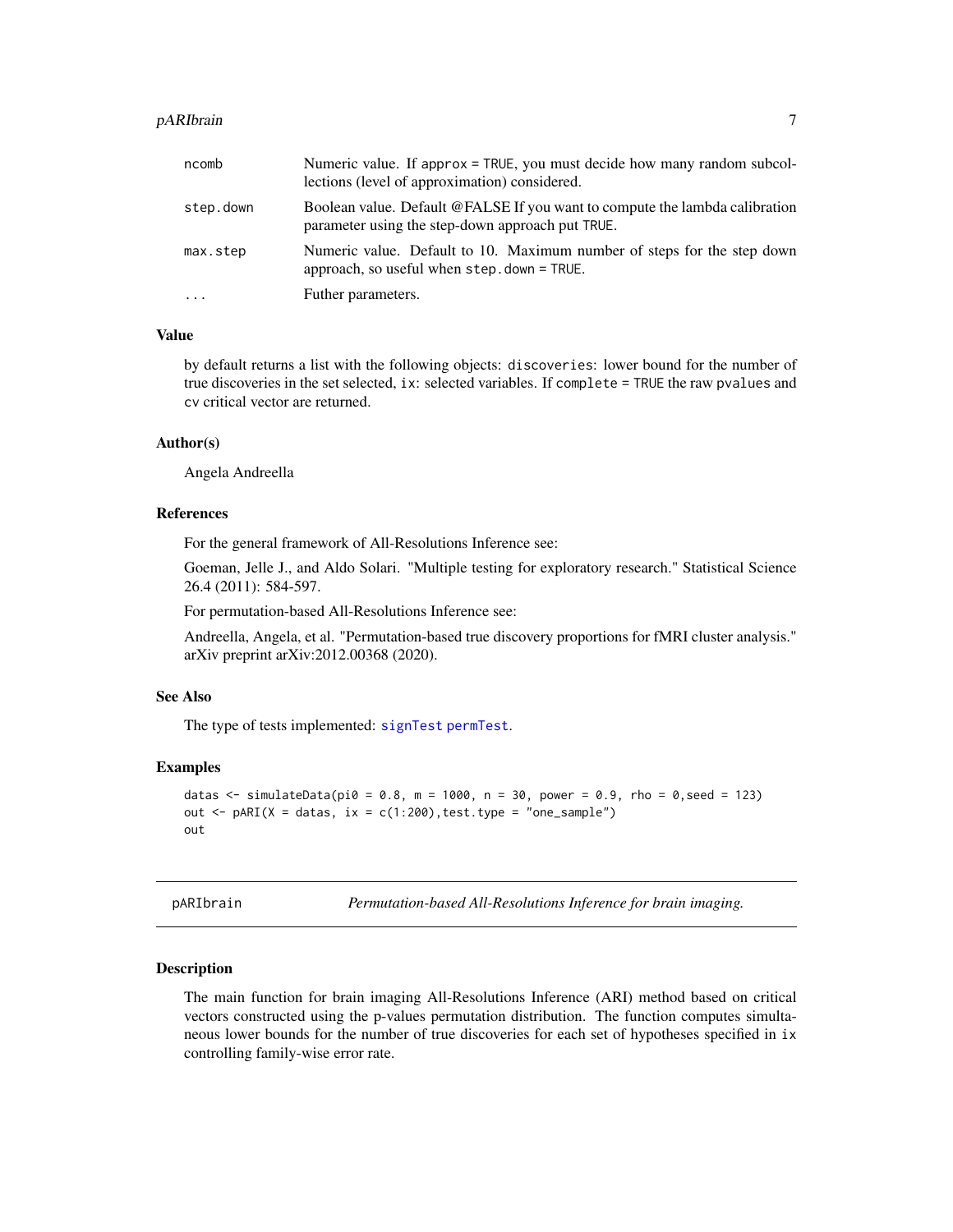```
pARIbrain(copes, thr=NULL, mask=NULL, alpha=.05, clusters = NULL,
alternative = "two.sided", summary_stat=c("max", "center-of-mass"),
silent=FALSE, family = "simes", delta = 0, B = 1000, rand = FALSE,
iterative = FALSE, approx = TRUE, ncomb = 100, step.down = FALSE, max.step = 10, ...)
```

| copes        | list of NIfTI file. The list of copes, i.e., constrasts maps, one for each subject<br>used to compute the statistical tests.                                                                                                                              |
|--------------|-----------------------------------------------------------------------------------------------------------------------------------------------------------------------------------------------------------------------------------------------------------|
| thr          | numeric value. Threshold used to construct the cluster map. Default @NULL.                                                                                                                                                                                |
| mask         | NIfTI file or character string. 3D array of logical values (i.e. TRUE/FALSE<br>in/out of the brain). Alternatively it may be a (character) NIfTI file name. If<br>mask=NULL, it is assumed that non of the voxels have to be excluded.                    |
| alpha        | numeric value in $[0,1]$ . It expresses the alpha level to control the family-wise<br>error rate. Default 0.05.                                                                                                                                           |
| clusters     | NIfTI file or character string. 3D array of cluster ids (0 when voxel does not<br>belong to any cluster) or a (character) NIfTI file name. If cluster=NULL the<br>cluster map is computed by the cluster_threshold function with threshold<br>equals thr. |
| alternative  | character string. It refers to the alternative hypothesis, must be one of "two.sided"<br>(default), "greater" or "lower".                                                                                                                                 |
| summary_stat | character string. Choose among =c("max", "center-of-mass").                                                                                                                                                                                               |
| silent       | Boolean value. Default @FALSE. If @TRUE the function prints the results.                                                                                                                                                                                  |
| family       | string character. Choose a family of confidence envelopes to compute the critical<br>vector from "simes", "aorc", "beta" and "higher.criticism".#' @param<br>alpha alpha level.                                                                           |
| delta        | numeric value. It expresses the delta value, please see the references. Default to<br>0.                                                                                                                                                                  |
| B            | numeric value. Number of permutations, default to 1000.                                                                                                                                                                                                   |
| rand         | Boolean value. Default @FALSE. If rand = TRUE, the p-values are computed by<br>rowRanks.                                                                                                                                                                  |
| iterative    | Boolean value. If iterative = TRUE, the iterative method for improvement of<br>confidence envelopes is applied. Default @FALSE.                                                                                                                           |
| approx       | Boolean value. Default @TRUE. If you are treating high dimensional data, we<br>suggest to put approx $=$ TRUE to speed up the computation time.                                                                                                           |
| ncomb        | Numeric value. If approx = TRUE, you must decide how many random subcol-<br>lections (level of approximation) considered.                                                                                                                                 |
| step.down    | Boolean value. Default @FALSE If you want to compute the lambda calibration<br>parameter using the step-down approach put @TRUE.                                                                                                                          |
| max.step     | Numeric value. Default to 10. Maximum number of steps for the step down<br>approach, so useful when step.down = TRUE.                                                                                                                                     |
| $\cdots$     | further arguments. See signTest.                                                                                                                                                                                                                          |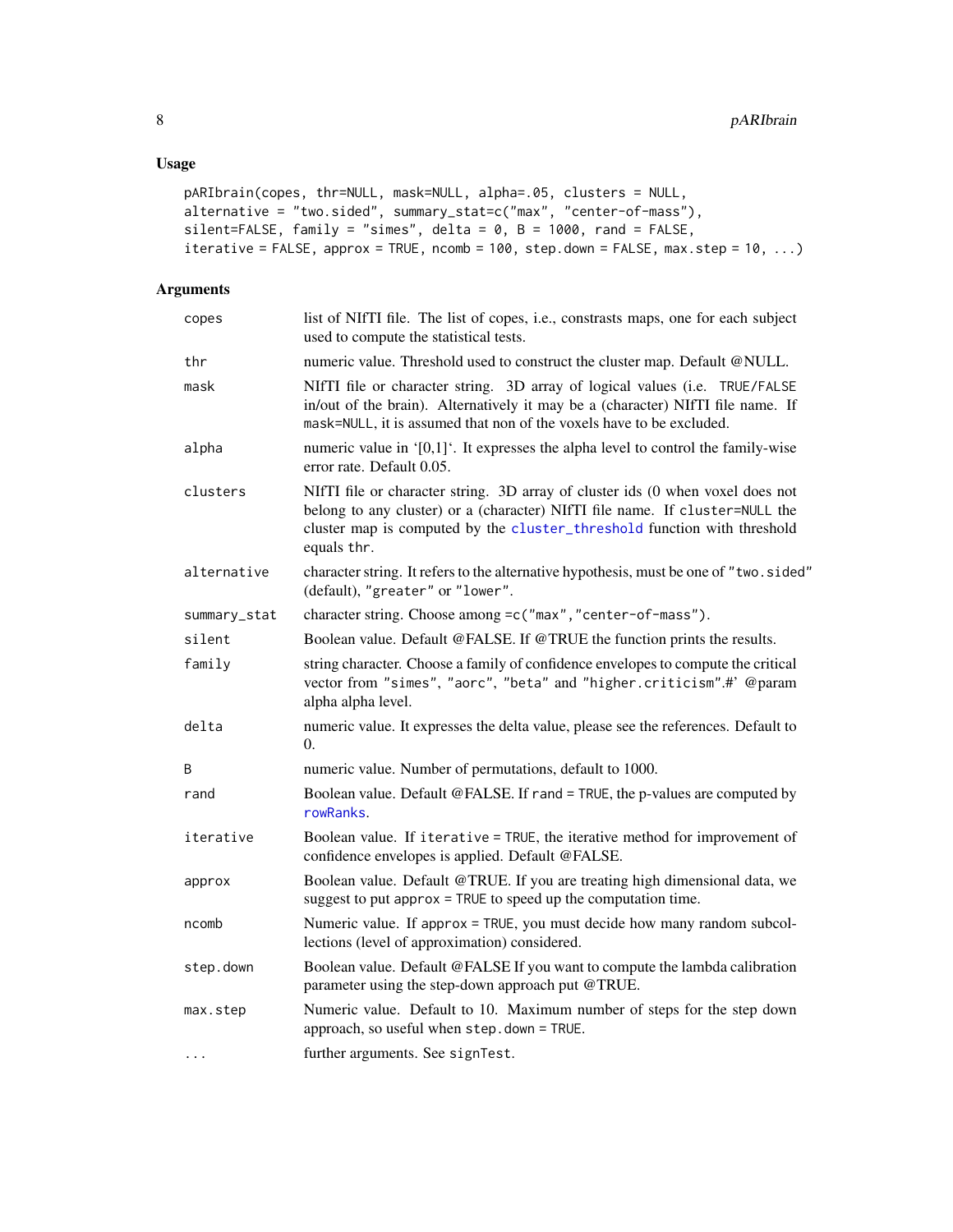#### <span id="page-8-0"></span>permTest 9

#### Value

A list with elements - out: data.frame containing the size, the number of false null hypotheses, the number of true null hypotheses, the lower bound for the true discovery proportion, and other statistics for each cluster. - clusters: matrix describing the clusters analyzed.

#### Author(s)

Angela Andreella

#### **References**

For the general framework of All-Resolutions Inference see:

Goeman, Jelle J., and Aldo Solari. "Multiple testing for exploratory research." Statistical Science 26.4 (2011): 584-597.

For All-Resolutions Inference for functional Magnetic Resonance Imaging data see:

Rosenblatt, Jonathan D., et al. "All-resolutions inference for brain imaging." Neuroimage 181 (2018): 786-796.

For permutation-based All-Resolutions Inference see:

Andreella, Angela, et al. "Permutation-based true discovery proportions for fMRI cluster analysis." arXiv preprint arXiv:2012.00368 (2020).

#### Examples

```
## Not run:
library(remotes)
install_github("angeella/fMRIdata")
library(fMRIdata)
data(Auditory_clusterTH3_2)
data(Auditory_copes)
data(Auditory_mask)
auditory_out <- pARIbrain(copes = Auditory_copes,
clusters = Auditory_clusterTH3_2, mask = Auditory_mask,
alpha = 0.05, silent = TRUE)
auditory_out$out
```
## End(Not run)

<span id="page-8-1"></span>permTest *Permutation Test*

#### Description

Performs permutation-based two-sample t-tests.

#### Usage

```
permTest(X, B = 1000, alternative = "two.sided", seed = NULL,mask = NULL, rand = FALSE, label = NULL)
```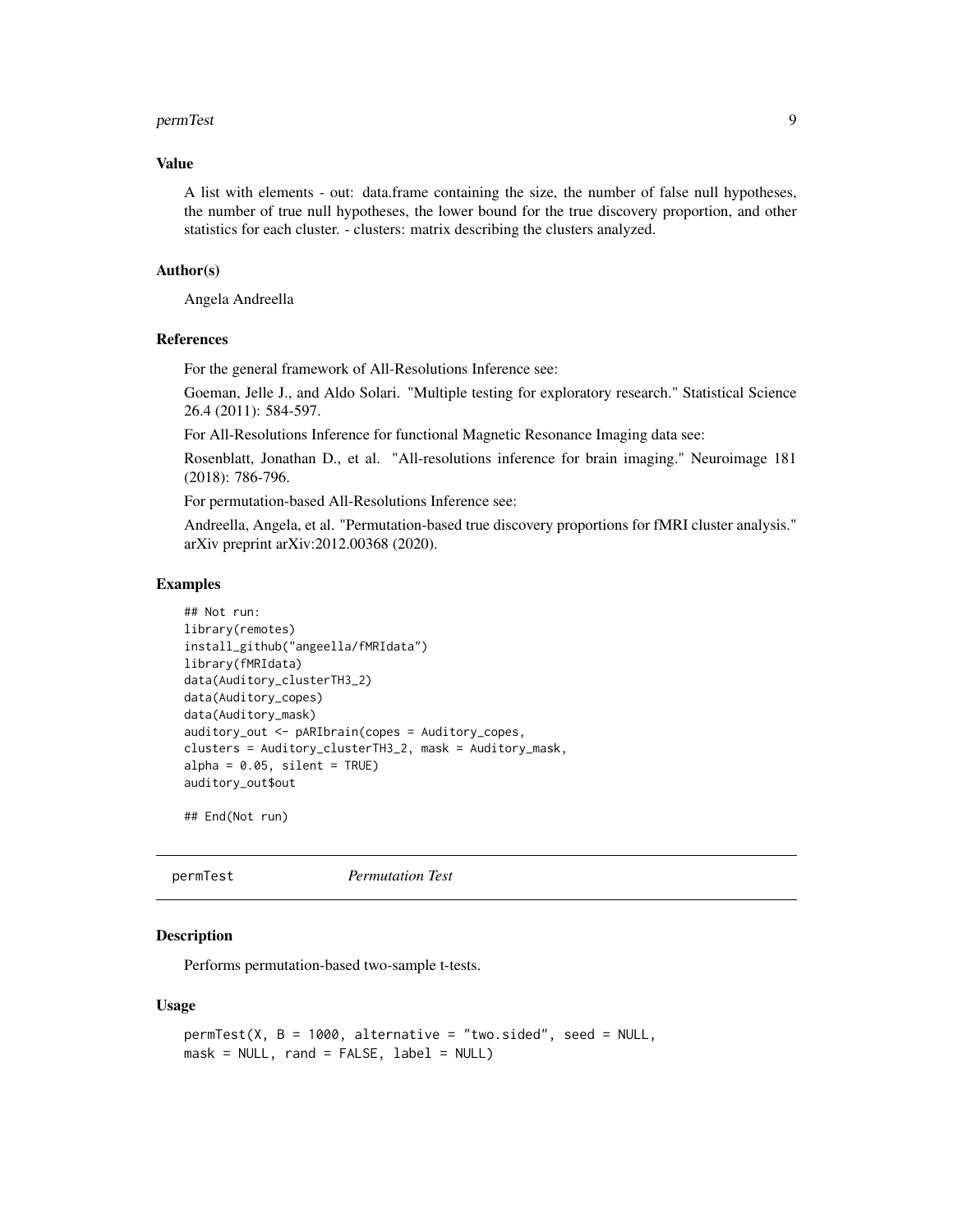<span id="page-9-0"></span>

| $\mathsf{X}$ | data matrix where rows represent the $m$ variables and columns the $n$ observa-<br>tions.                                                                                                                                              |
|--------------|----------------------------------------------------------------------------------------------------------------------------------------------------------------------------------------------------------------------------------------|
| B            | numeric value. Number of permutations, default to 1000.                                                                                                                                                                                |
| alternative  | character string. It refers to the alternative hypothesis, must be one of "two.sided"<br>(default), "greater" or "lower".                                                                                                              |
| seed         | integer value. If you want to specify the seed. Default to @NULL                                                                                                                                                                       |
| mask         | NIFTI file or character string. 3D array of logical values (i.e. TRUE/FALSE<br>in/out of the brain). Alternatively it may be a (character) NIfTI file name. If<br>mask=NULL, it is assumed that non of the voxels have to be excluded. |
| rand         | Boolean value. Default @FALSE. If rand = TRUE, the p-values are computed by<br>rowRanks.                                                                                                                                               |
| label        | numeric/character vector. Labels of the observations, if NULL the columns's<br>name are considered. Default @NULL.                                                                                                                     |

#### Value

Returns a list with the following objects: - Test: vector with length equals m. Observed twosamples t-tests, one for each m variable, - Test\_H0: matrix with dimensions  $m \times B - 1$ . Test statistics under H0, - pv: vector with length equals  $m$ . observed p-values, one for each  $m$  variable, - pv\_H0 matrix with dimensions  $m \times B - 1$ . P-values under H0.

#### Author(s)

Angela Andreella

# Examples

```
X <- matrix(rnorm(100*20), ncol=20)
X[, 1:10] <- X[, 1:10] + rnorm(100*10, mean = 5)
out \leq permTest(X = X, alternative = "two.sided", label = c(rep(1,10),rep(0,10)))
```
plotNullDistribution *Plot permutation p-values distribution*

#### Description

Create a plot of permutation pvalues with corresponding specified critical vectors.

### Usage

```
plotNullDistribution(P=NULL,family="simes",alpha = 0.05,
path = getwd(), name = "plot", delta = 0,
copes=NULL,mask=NULL, alternative = "two.sided", rand = FALSE, B = 1000)
```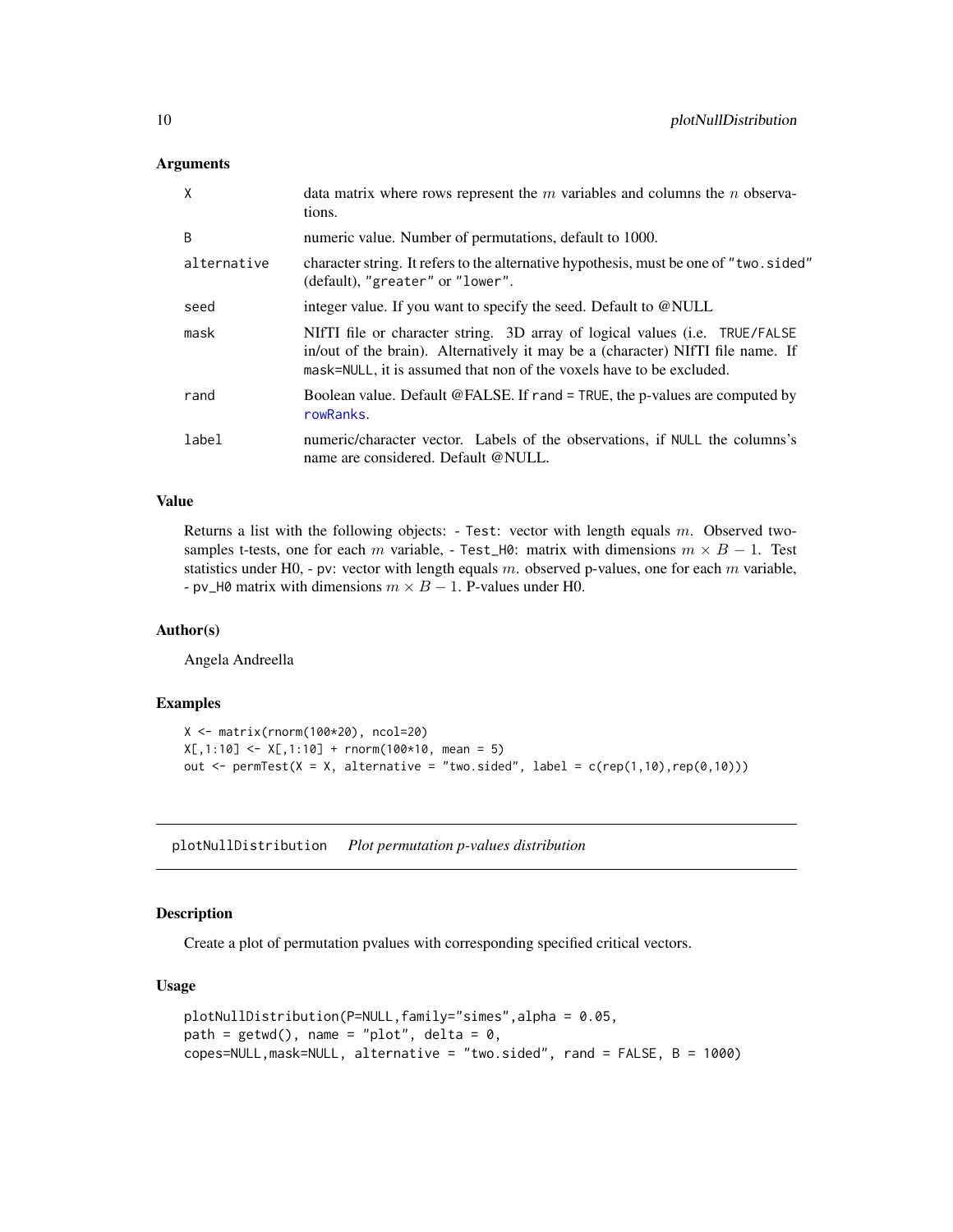| P           | matrix of pvalues with dimensions $m \times B$ used instead of the data matrix X.<br>Default to @NULL.                                                                                                                                          |
|-------------|-------------------------------------------------------------------------------------------------------------------------------------------------------------------------------------------------------------------------------------------------|
| family      | string character. Choose a family of confidence envelopes to compute the critical<br>vector. from "simes", "aorc", "beta" and "higher.criticism". If more than<br>one critical vector are considered, it must be a vector. Default "simes".     |
| alpha       | numeric value in $[0,1]$ . It expresses the alpha level to control the family-wise<br>error rate. Default 0.1.                                                                                                                                  |
| path        | character string. Path to save the plot. The path does not must end with /.<br>Default to $getwd()$ .                                                                                                                                           |
| name        | character string. The name of file that will be used to save the plot. Default to<br>name.                                                                                                                                                      |
| delta       | numeric value. It expresses the delta value, please see the references. Default to<br>0. If more than one critical vector are considered, delta must be a vector having<br>length equals to the length of critical vectors specified in family. |
| copes       | list of NIfTI file if P = NULL. The list of copes, i.e., constrasts maps, one for each<br>subject used to compute the statistical tests.                                                                                                        |
| mask        | NIfTI file or character string. 3D array of logical values (i.e. TRUE/FALSE<br>in/out of the brain). Alternatively it may be a (character) NIfTI file name. If<br>mask=NULL, it is assumed that non of the voxels have to be excluded.          |
| alternative | character string. It refers to the alternative hypothesis, must be one of "two.sided"<br>(default), "greater" or "lower".                                                                                                                       |
| rand        | Boolean value. Default @FALSE. If rand = TRUE, the p-values are computed by<br>rowRanks.                                                                                                                                                        |
| B           | numeric value. Number of permutations, default to 1000.                                                                                                                                                                                         |

# Value

Save a plot in path with name specified in name describing the p-values null distribution with critical value curve and observed pvalues in red.

# Author(s)

Angela Andreella

# Examples

```
## Not run:
db <- simulateData(pi0 = 0.8, m = 100, n = 20, rho = 0)
out <- signTest(X = db)
pv <- cbind(out$pv, out$pv_H0)
plotNullDistribution(P = pv)
```
## End(Not run)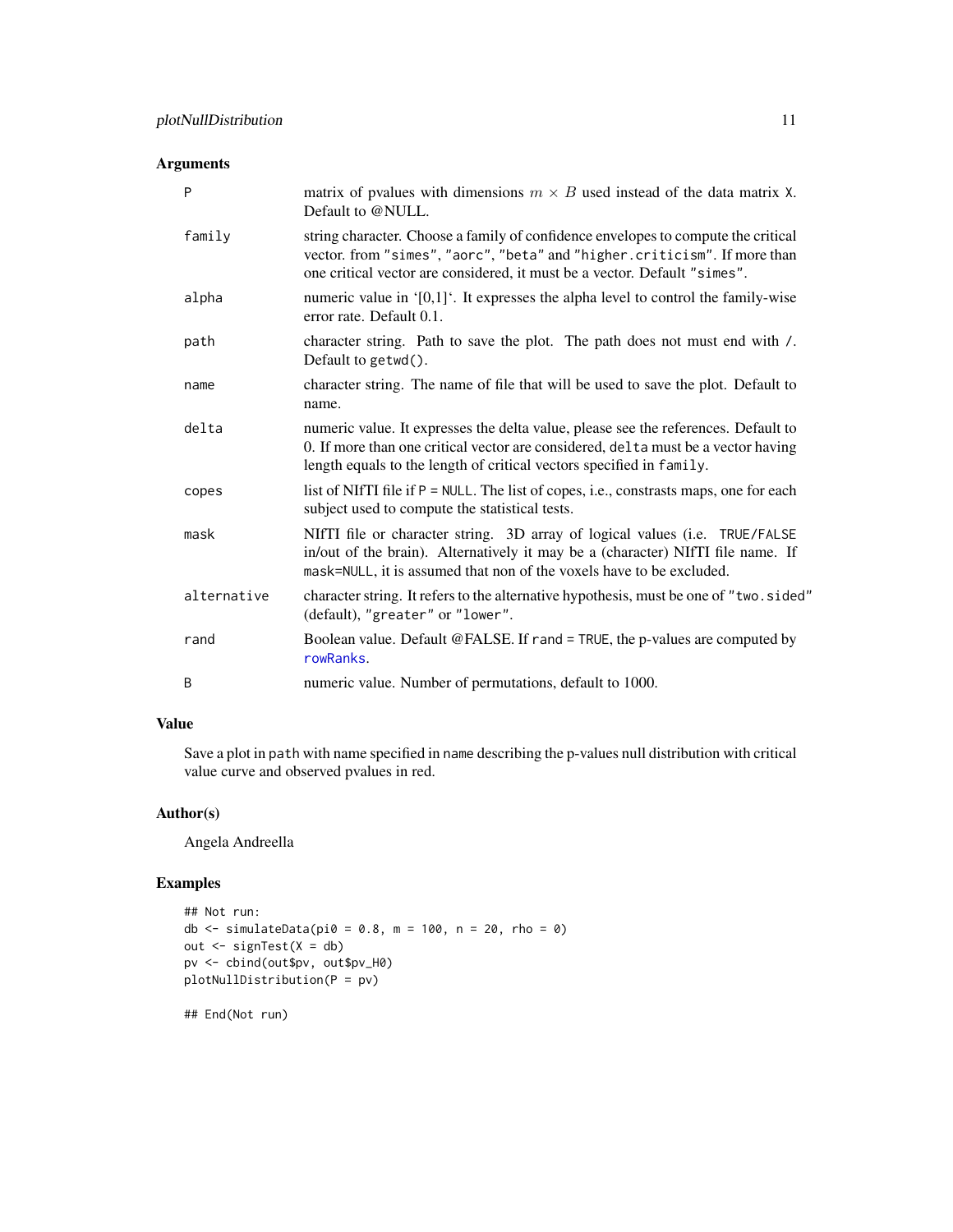<span id="page-11-1"></span><span id="page-11-0"></span>

# Description

Performs sign-flipped one-sample t-tests.

#### Usage

```
signTest(X, B = 1000, alternative = "two.sided", seed = NULL, mask = NULL, rand = FALSE)
```
### Arguments

| X           | data matrix where rows represent the $m$ variables and columns the $n$ observa-<br>tions.                                                                                                                                              |
|-------------|----------------------------------------------------------------------------------------------------------------------------------------------------------------------------------------------------------------------------------------|
| B           | numeric value. Number of permutations, default to 1000.                                                                                                                                                                                |
| alternative | character string. It refers to the alternative hypothesis, must be one of "two.sided"<br>(default), "greater" or "lower".                                                                                                              |
| seed        | integer value. If you want to specify the seed. Default to @NULL                                                                                                                                                                       |
| mask        | NIFTI file or character string. 3D array of logical values (i.e. TRUE/FALSE<br>in/out of the brain). Alternatively it may be a (character) NIfTI file name. If<br>mask=NULL, it is assumed that non of the voxels have to be excluded. |
| rand        | Boolean value. Default @FALSE. If rand = TRUE, the p-values are computed by<br>rowRanks.                                                                                                                                               |

# Value

Returns a list with the following objects: - Test: vector with length equals  $m$ . Observed one-sample t-tests, one for each m variable, - Test\_H0: matrix with dimensions  $m \times B - 1$ . Test statistics under H0, - pv: vector with length equals m. observed p-values, one for each m variable, - pv\_H0 matrix with dimensions  $m \times B - 1$ . P-values under H0.

# Author(s)

Angela Andreella

# Examples

```
X <- matrix(rnorm(100*20), ncol=20)
out \leq signTest(X = X, alternative = "two.sided")
```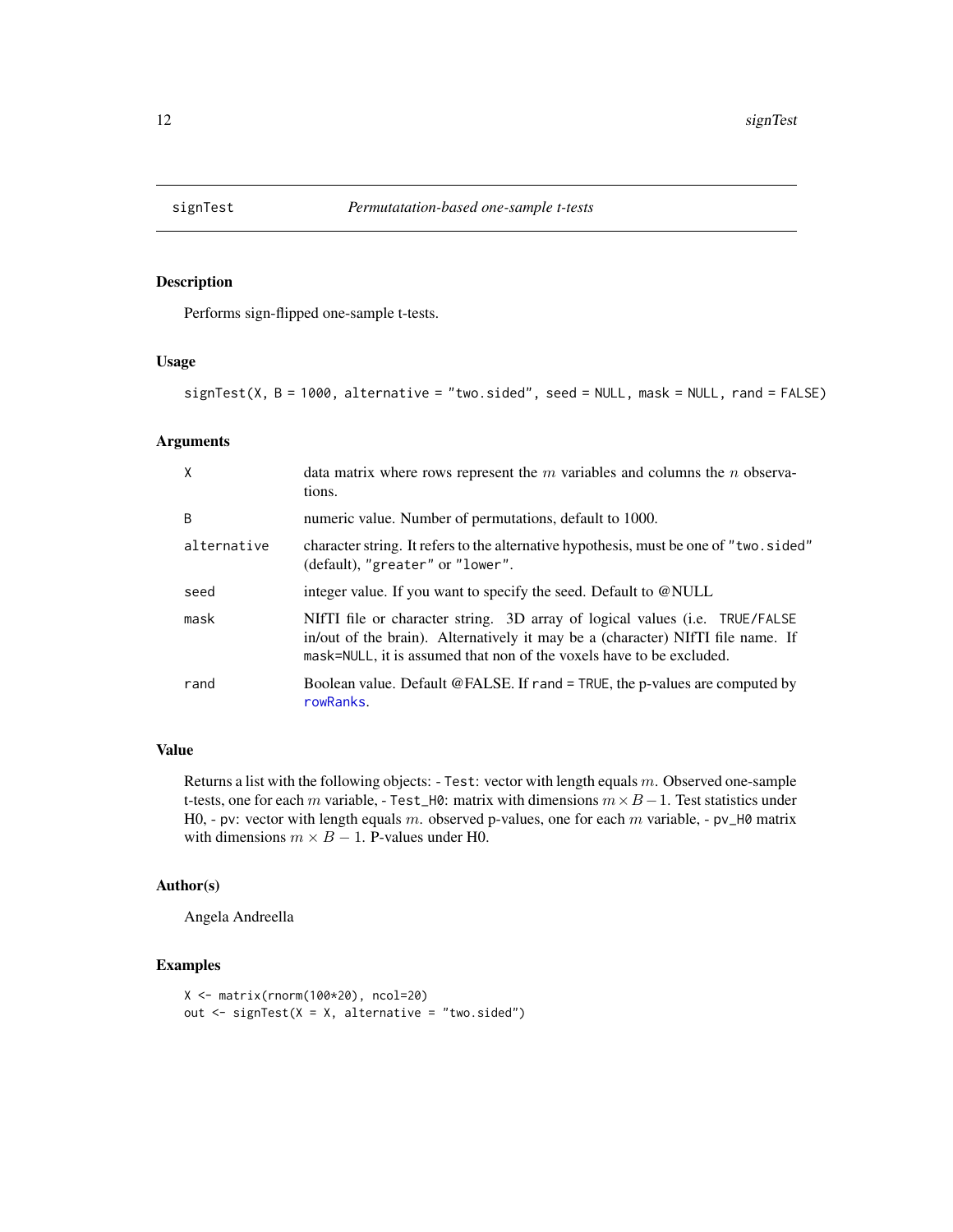<span id="page-12-0"></span>

# Description

Simulate normal distributed data.

### Usage

```
simulateData(pi0,m,n, rho, seed = NULL, power = 0.8, alpha = 0.05)
```
# Arguments

| pi0   | numeric value in $[0,1]$ . Proportion of true null hypothesis.                                                     |
|-------|--------------------------------------------------------------------------------------------------------------------|
| m     | numeric value. Number of variables.                                                                                |
| n     | numeric value. Number of observations.                                                                             |
| rho   | numeric value in $[0,1]$ . Level of equi-correlation between pairs of variables.                                   |
| seed  | integer value. If you want to specify the seed. Default to @NULL                                                   |
| power | numeric value in $[0,1]$ . Level of power. Default 0.8.                                                            |
| alpha | numeric value in ' $[0,1]$ '. It expresses the alpha level to control the family-wise<br>error rate. Default 0.05. |

# Value

Returns a matrix with dimensions  $m \times n$ .

# Author(s)

Angela Andreella

Statmap *Create Statistical Parametric Mapping (SPM)*

# Description

It creates the statistical parametric mapping in NIfTI format.

# Usage

```
Statmap(copes, alternative = "two.sided", path = getwd(),
name = "map", Pmap = FALSE, mask = NULL)
```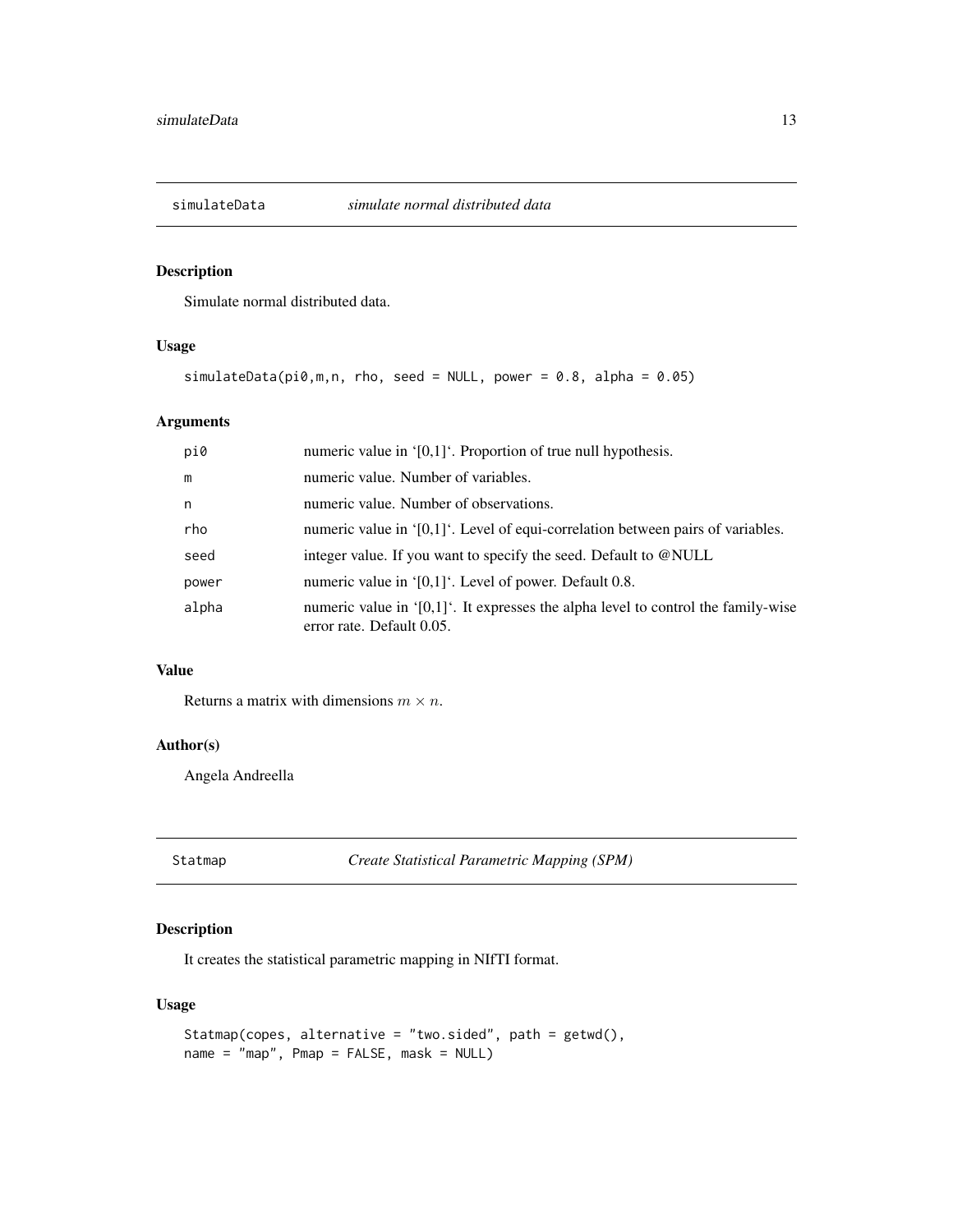| copes       | list of NIfTI file. The list of copes, i.e., constrasts maps, one for each subject<br>used to compute the statistical tests.                                                                                                           |
|-------------|----------------------------------------------------------------------------------------------------------------------------------------------------------------------------------------------------------------------------------------|
| alternative | character string. It refers to the alternative hypothesis, must be one of "two.sided"<br>(default), "greater" or "lower".                                                                                                              |
| path        | character string. Path to save the NIfTI file. The path does not must end with /.                                                                                                                                                      |
| name        | character string. The name of the map NIfTI file that will be used.                                                                                                                                                                    |
| Pmap        | Boolean value. If TRUE the SPM of the pvalues is returned. Default @FALSE.                                                                                                                                                             |
| mask        | NITTI file or character string. 3D array of logical values (i.e. TRUE/FALSE<br>in/out of the brain). Alternatively it may be a (character) NIfTI file name. If<br>mask=NULL, it is assumed that non of the voxels have to be excluded. |

# Value

Save the Statistical Parametric Mapping Nifti file in path with name specified in name.

# Author(s)

Angela Andreella Angela Andreella

# Examples

```
## Not run:
library(fMRIdata)
data(Auditory_copes)
data(Auditory_mask)
Statmap(copes = Auditory_copes, mask = Auditory_mask)
```
## End(Not run)